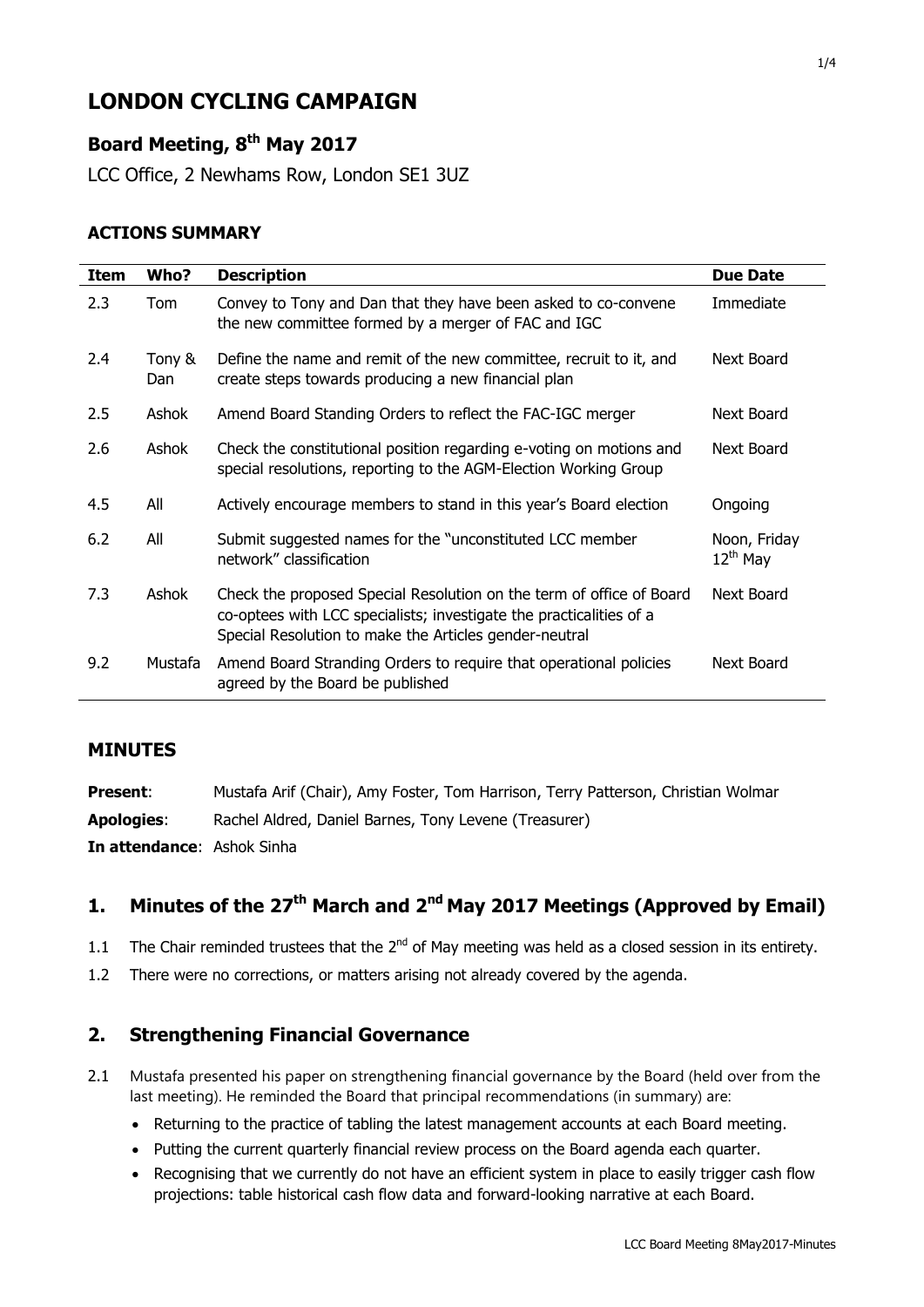- 2.2 The Board agreed to the above, adding that consideration of the reserves position should be added to the list of matters to be reviewed each quarter, so as to read:
	- a. Income performance of the new membership model
	- b. Trading performance
	- c. Office relocation costs
	- d. Reserves
- 2.3 Following discussion with staff and other trustees Mustafa also recommended a merger of the FAC and IGC Board subcommittees. This was agreed.

Action: Tom to convey to Tony and Dan that they are being asked to co-convene the merged committee.

- 2.4 The Board agreed that the co-chairs of the new, merged committee should (inter alia) make sure that it undertakes the following tasks, reporting back to the Board:
	- Defining the committee's name and remit; the latter should encompass finances, charitable income/fundraising, commercial income, administration (e.g. legal/regulatory compliance).
	- Recruiting to the committee (changed from "co-opting a minimum of two additional members" as in Mustafa's paper).
	- Creating a "financial plan" (i.e. KPIs and proposals to improve internal systems to facilitate cash flow projections as well as present any other useful data that is not present or easily mined from the management accounts and Staff Report).

**Action**: Tony and Dan to make sure the above items are covered by the merged committee.

2.5 It was noted that the Board Standing Orders currently lists the existing Board subcommittees and will therefore need to be amended.

**Action**: Ashok to table amended Board Standing Orders at the next meeting.

2.6 The Board also noted the outstanding Board Awayday action to look at Board Officer roles; and it agreed that in principle HRC may no longer be needed if there is a trustee nominated to deploy existing processes and/or commission development of policies (etc.) according to need.

# **3. Actions Tracking**

- 3.1 The Board went through its current actions (as uploaded to Trello), assessing progress/closing completed actions and agreeing any next steps needed towards meeting outstanding ones.
- 3.2 The actions considered covered: recruiting to FAC (now superceded by items 2.3 and 2.4 above); creating an Activist Network; creating a revitalised Trustee Induction process; reviewing Board Officer roles (item 2.6 above); developing a new Affiliates model.

## **4. Annual General Meeting**

- 4.1 Based on a request by Ashok, the AGM-Elections Working Group tabled a recommendation that we move to a weekday evening, business focussed AGM this year (rather than a combined AGM-Annual Conference over a full Saturday). This would be a cost-saving measure as part of a raft of savings needed to deal with higher than expected probable rental costs in the future (item 4 below), and possibly higher than expected moving costs than. A Campaigners' Conference would then be held in late winter/early spring in the run up to the 2018 borough elections, subject to fundraising.
- 4.2 The Board contrasted the advantages of the present practice (e.g. using the conference programme to draw people into the AGM) and the past situation where Campaigners' Conferences had been held later in the year (e.g. being well-timed to mobilise action in an election year).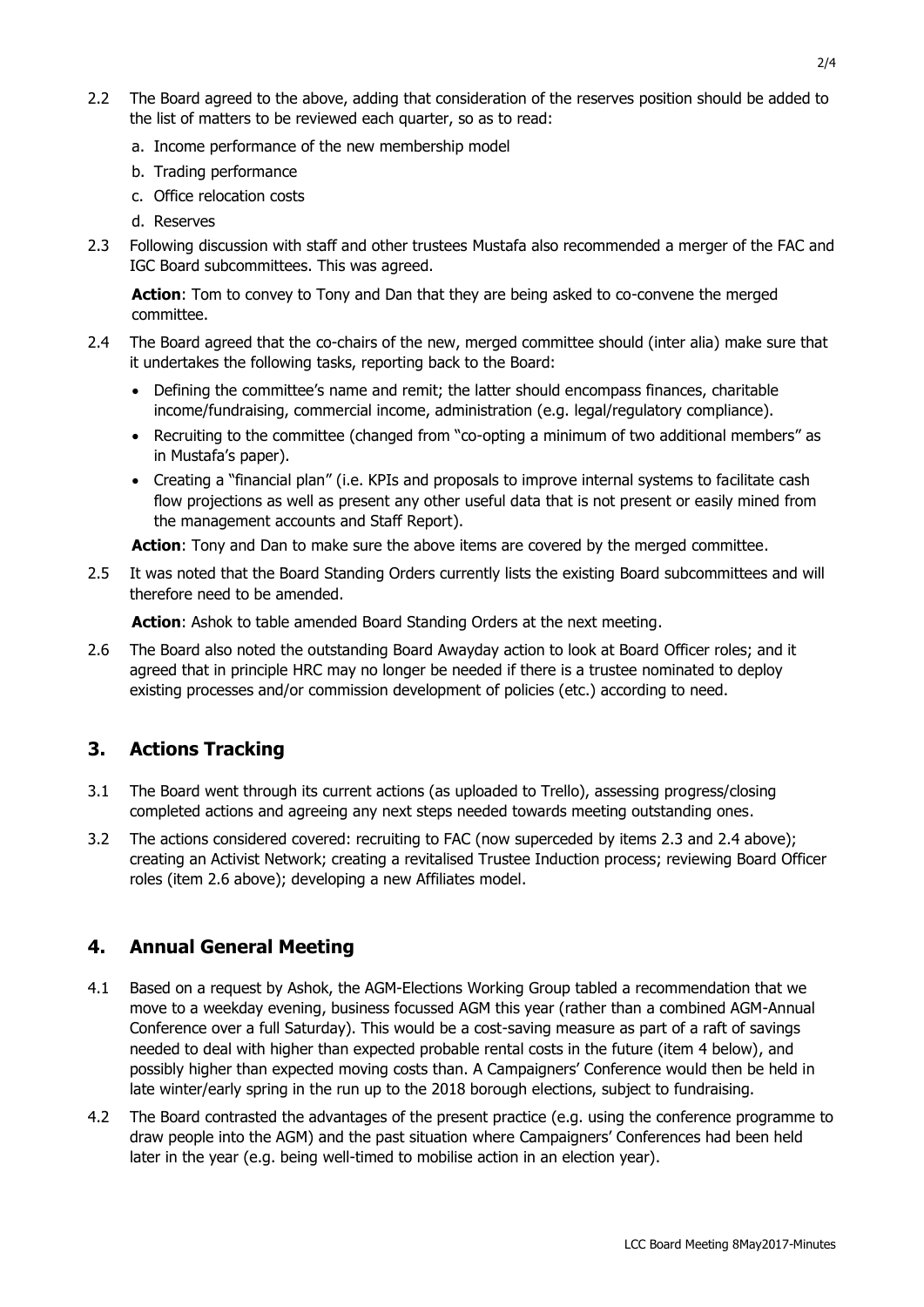4.3 The Board agreed to the recommendation, agreeing also that we should seek a high profile speaker to add further interest value; it also asked the working group to investigate the wisdom or otherwise of adopting electronic voting for motions in future years.

**Action**: Ashok to check the constitutional position and rules agreed regarding e-voting.

- 4.4 The Board also agreed that the new process for the pre-AGM scrutiny of motions (that was run for the first time last year) should be streamlined. It agreed that the default position from now on should be that motions only go to C&AM unless otherwise determined on a case-by-case basis by the Chair, Vice-Chair and CEO.
- 4.5 Regarding this year's Board election: Mustafa noted that the Articles specify that there should be between three and ten trustees, giving the Board scope to move away from the custom and practice of having a ten person Board with half elected each year (plus up to three co-opted trustees), should it wish to do so. In particular he raised a concern that in non-election years the number of candidates for the Board is lower and, with six vacancies this year (according to custom and practice), we risk an uncontested election. The Board agreed to proceed as normal, i.e. place six seats up for election, but each trustee undertook to actively encourage people to stand during the course of their group visits and other contacts with members.

**Action**: Trustees to actively encourage members to stand in this year's election.

## **5. Office Relocation**

5.1 The Board noted the update on progress tabled by staff and agreed to make visits to potential new premises as required.

## **6. Group Classification**

- 6.1 The Board agreed to adopt the final version of the Group Classification paper presented.
- 6.2 Trustees felt that a better name for the third class of group (i.e. unconstituted networks of LCC activists, currently described as LCC member "clusters") was required, especially as the proposed term clashes with terminology already being used for group work. Suggestions were invited.

**Action**: Trustees to submit suggestions by noon on Friday 12<sup>th</sup> May at which point Mustafa will decide on the name via Chair's Action.

# **7. Special Resolution**

- 7.1 The Board discussed the draft Special Resolution to equalise the term of office of co-opted trustees and that of elected trustees. Mustafa stressed the importance of getting the text absolutely right as the Articles prohibit amendments being made to Special Resolutions at the AGM.
- 7.2 Ashok noted that in requesting this draft the Board did not make reference to appointed trustees (i.e. people appointed by the Board to fill vacancies arising in the elected spaces during the course of a Board term), which is different to co-options; he presumed that the membership would like such seats to be filled by election at the next available opportunity, and hence appointed trustees should still only serve until the next AGM as currently stated in the Articles. The Board agreed with this i.e. that the term of office for appointed trustees should remain unchanged.
- 7.3 The Board approved the draft Special Resolution for tabling at this year's AGM (subject to correcting minor typographical errors), provided the text is checked with members who have relevant legal/drafting expertise.

**Action**: Ashok to check the text with relevant members, also asking their views on the practicality of tabling a Special Resolution in 2018 to make the language of the Articles gender-neutral.